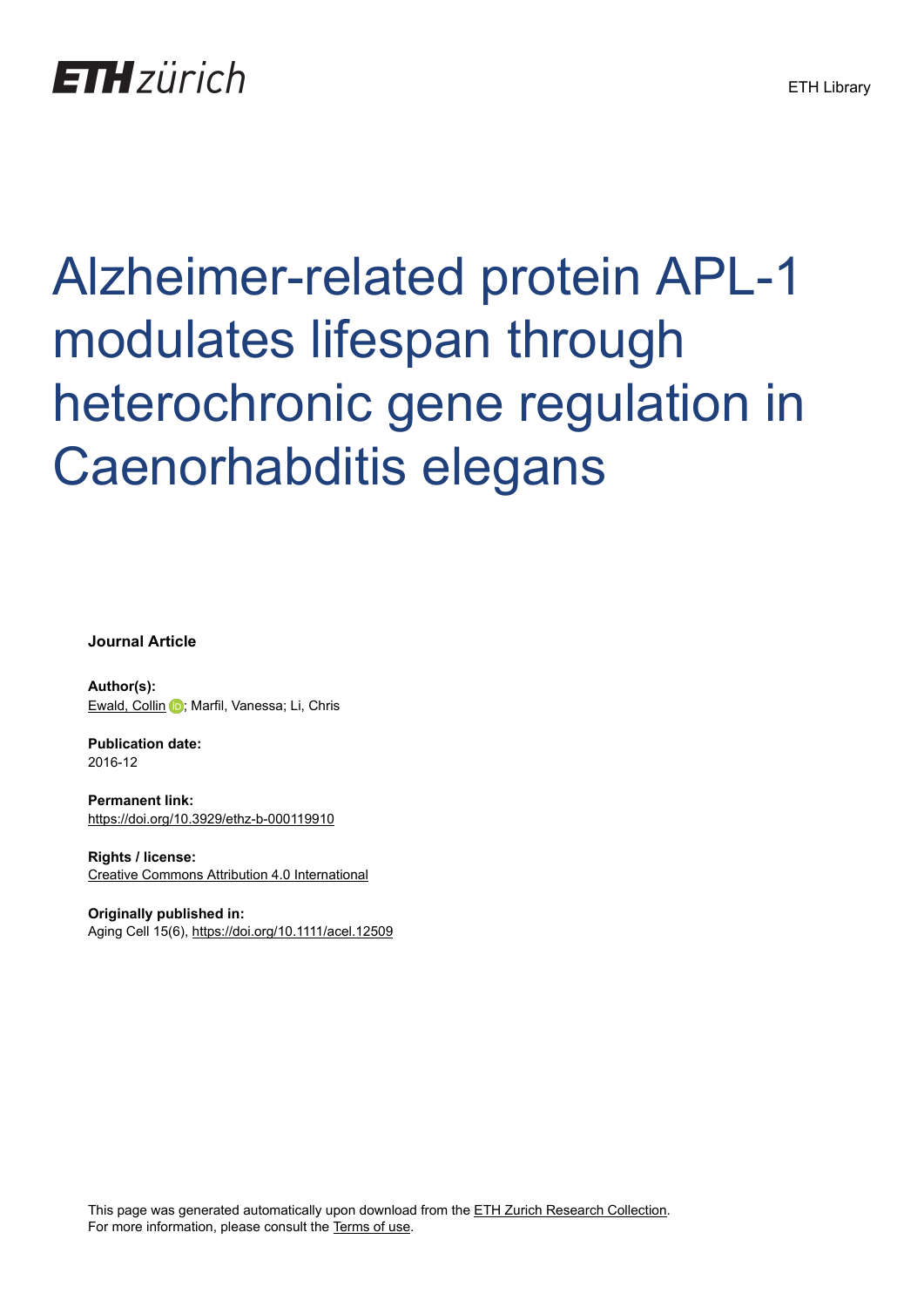### Alzheimer-related protein APL-1 modulates lifespan through heterochronic gene regulation in Caenorhabditis elegans

Collin Y. Ewald,  $1,2,1$ <sup>†</sup> Vanessa Marfil<sup>2</sup> and Chris Li<sup>1,2</sup>

<sup>1</sup>Graduate Center, City University of New York, New York, NY, USA <sup>2</sup>Department of Biology, City College of New York, New York, NY, USA

#### Summary

Alzheimer's disease (AD) is an age-associated disease. Mutations in the amyloid precursor protein (APP) may be causative or protective of AD. The presence of two functionally redundant APP-like genes (APLP1/2) has made it difficult to unravel the biological function of APP during aging. The nematode Caenorhabditis elegans contains a single APP family member, apl-1. Here, we assessed the function of APL-1 on C. elegans' lifespan and found tissue-specific effects on lifespan by overexpression of APL-1. Overexpression of APL-1 in neurons causes lifespan reduction, whereas overexpression of APL-1 in the hypodermis causes lifespan extension by repressing the function of the heterochronic transcription factor LIN-14 to preserve youthfulness. APL-1 lifespan extension also requires signaling through the FOXO transcription factor DAF-16, heat-shock factor HSF-1, and vitamin D-like nuclear hormone receptor DAF-12. We propose that reinforcing APL-1 expression in the hypodermis preserves the regulation of heterochronic lin-14 gene network to improve maintenance of somatic tissues via DAF-16/FOXO and HSF-1 to promote healthy aging. Our work reveals a mechanistic link of how a conserved APP-related protein modulates aging.

Key words: Alzheimer's disease; APL-1; APP; FOXO transcription factor DAF-16; heat-shock factor HSF-1; heterochronic gene LIN-14; lifespan; vitamin D-like nuclear hormone receptor DAF-12.

#### Introduction

Alzheimer's disease (AD) is a neurodegenerative disorder affecting over five million Americans and is the sixth leading cause of death (Alzheimer's Association 2015). The etiology of Alzheimer's disease is unclear. The highest risk factor for developing Alzheimer's disease is age, whereby 96% of patients with AD develop the disease at 65 years or older (Alzheimer's Association 2015). The disease is characterized by the deposition of amyloid plaques in brain tissue; the major component of the plaques is the beta-amyloid peptide, a cleavage product of the amyloid precursor protein (APP) (reviewed Selkoe & Hardy, 2016). Mutations in APP and in genes that produce the presenilin enzymes that are part of the  $\gamma$ -secretase complex that cleaves APP are correlated with cases of familial Alzheimer's disease (Tanzi, 2012; reviewed Selkoe & Hardy, 2016).

#### Correspondence

Aging Ce

Chris Li, City College of New York, CDI-13384, 85 St. Nicholas Terrace, New York , NY 10031, USA. Tel.: (212) 650-8450; fax: 212-650-8585; e-mail: cli@ccny.cuny.edu

<sup>†</sup> Present address: Department of Health Sciences and Technology, Eidgenössische Technische Hochschule (ETH) Zürich, 8603 Schwerzenbach, Switzerland

Accepted for publication 30 June 2016

In mammals, the functional analysis of APP is complicated by the presence of two APP-related proteins, APLP1 and APLP2 (reviewed Shariati & De Strooper, 2013). Whereas knockouts of individual APP family members are viable, double knockouts of APP and APLP2 or APLP1 and APLP2 result in postnatal lethality (von Koch et al., 1997; Herms et al., 2000, 2004), indicating an essential role for the APP family and functional overlap among family members that is not dependent on the beta-amyloid peptide. Knockout of the entire APP gene family results not only in postnatal lethality, but also defects in neuronal migration and type II lissencephaly (Weyer et al., 2011). Interestingly, duplication of the APP gene has also been associated with families that develop early-onset Alzheimer's disease (Cabrejo et al., 2006; Rovelet-Lecrux et al., 2006; Sleegers et al., 2006). More strikingly, patients with Down syndrome, who have a trisomy of chromosome 21, have a high incidence of earlyonset Alzheimer's disease (Korbel et al., 2009; reviewed in Shariati & De Strooper, 2013). These findings suggest that higher levels of APP, whether it be higher levels of the beta-amyloid peptide, the extracellular or cytoplasmic fragments, and/or full-length APP, are correlated with early-onset Alzheimer's disease. However, the cellular functions of APP and related proteins remain unclear.

The functions of genes correlated with Alzheimer's disease, including the presenilin genes, were first identified in genetic screens using the nematode Caenorhabditis elegans [reviewed (Ewald & Li, 2010)]. We have been examining the role of APL-1, the C. elegans orthologue of mammalian APP. Similar to human APP, C. elegans APL-1 is a single transmembrane-spanning protein with a large extracellular and a small intracellular domain, both of which share sequence homology to human APP (Daigle & Li, 1993). Analogous to the postnatal lethality of APP family-knockout mice, loss of apl-1 in C. elegans results in a completely penetrant larval lethality that is rescued by the reintroduction of either full-length APL-1 or only the extracellular domain of APL-1 (Hornsten et al., 2007). This finding was later extended to mammals, whereby knockin of sAPPa rescued the postnatal lethality of the APP-APLP2double-knockout mice (Weyer et al., 2011). Furthermore, overexpression of APL-1 in C. elegans also causes an early developmental lethality, but the lethality shows an incomplete penetrance that is correlated with higher levels of APL-1 (Hornsten et al., 2007). Similarly, overexpression of human or mouse APP in mice causes early developmental lethality in the absence of amyloid plaques (Hsiao et al., 1995). This correlation suggests that findings in C. elegans can provide insights into the rudimentary conserved functions of APP (Ewald & Li, 2012).

Here, we examined the effects of overexpressing APL-1 during adulthood on lifespan in C. elegans. Overexpressing APL-1 in neurons shortens lifespan, whereas overexpressing APL-1 in hypodermis extends lifespan. This lifespan extension is independent from longevity mediated by reduced insulin/IGF-1 signaling (rIIS) or by reduced germ stem cell numbers (rGSC). However, genes that are essential for rIIS and rGSC longevity, such as the FOXO transcription factor DAF-16, heat-shock factor HSF-1, and vitamin D-like nuclear hormone receptor DAF-12, are required for APL-1-dependent longevity, suggesting that APL-1 interacts with these genes in parallel to rIIS and rGSC. We found that hypodermal APL-1 represses the transcriptional function of the heterochronic transcription factor LIN-14, which has been shown to regulate longevity through HSF-1 and DAF-16. Repressing LIN-14 during aging is required

© 2016 The Authors. *Aging Cell pu*blished by the Anatomical Society and John Wiley & Sons Ltd.<br>This is an open access article under the terms of the [Creative Commons Attribution](http://creativecommons.org/licenses/by/4.0/) License, which permits use, distribution and reproduction in any medium, provided the original work is properly cited.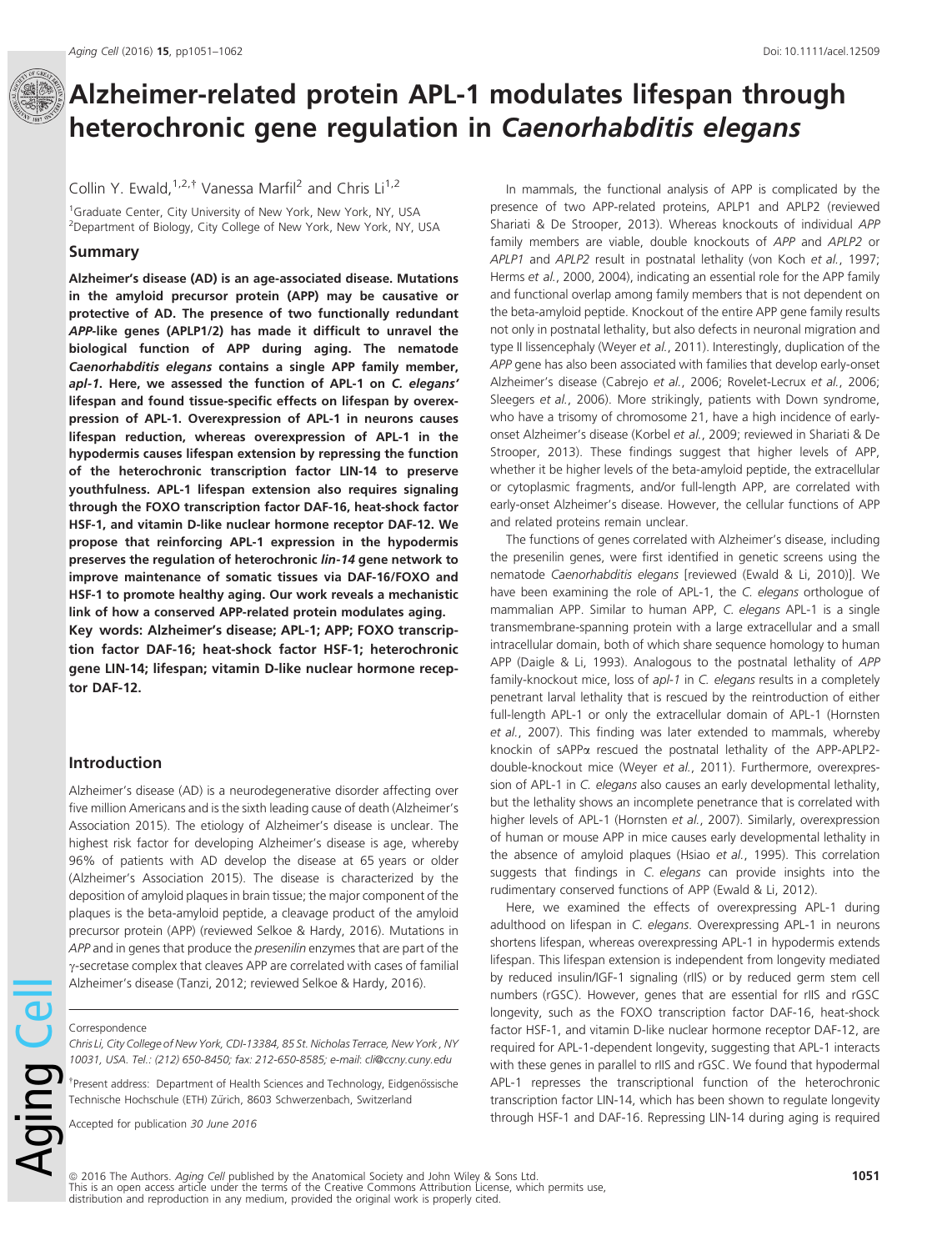for hypodermal-expressed APL-1 to extend lifespan and higher levels of LIN-14 are sufficient to abrogate the APL-1-induced longevity. These findings suggest that APL-1 promotes longevity by regulating heterochronic processes.

#### Results

#### Ectopic expression of APL-1 during adulthood increases lifespan

High levels of APL-1 cause larval lethality (Hornsten et al., 2007). To bypass the developmental effects of APL-1 and to determine the role of APL-1 during aging, we used transgenic animals ( $ynls14$ ) that have the hsp-16.2 promoter fused with an ap/-1 cDNA [Phsp-16.2::APL-1; (Ewald et al., 2012a)] and induced APL-1 expression in adults in all tissues via heat shock. Surprisingly, a single heat shock for 3.5 hours in day one adults mildly increased lifespan (5%; Fig. 1a). Moreover, two hours of heat shock administered every second day (Fig. 1b) or applying moderate heat continuously (Fig. 1c; 25°C) robustly increased lifespan (12–30%) of ynIs14 [Phsp-16.2::APL-1] animals compared to wild-type. As a control, the same animals were assayed in parallel at 15  $^{\circ}$ C, a temperature at which the hsp-16.2 promoter is not active, and no change in lifespan was observed (Fig. 1d; Table S1). These results suggest that inducing ubiquitous overexpression of APL-1 exclusively during adulthood is sufficient to extend lifespan.

#### Overexpressing APL-1 in neurons shortens lifespan

The finding that ubiquitous adulthood expression of APL-1 increased lifespan was surprising. To gain some mechanistic insights into how this lifespan extension is mediated, we investigated in which tissue apl-1 expression is necessary for lifespan extension. C. elegans expresses apl-1 strongly in neurons throughout its life cycle (Hornsten et al., 2007) and neurons regulate aging and longevity in a conserved spectrum of animals, including C. elegans (Kenyon, 2010). To investigate whether APL-1 expressed in neurons increases lifespan, we examined transgenic animals carrying multicopy chromosomal arrays where apl-1 is driven by different promoters: its endogenous promoter, the pan-neuronal rab-3 promoter that drives expression only in neurons, or the ceh-36 or mec-4 promoters that drive expression in a subset of neurons. Overexpression of APL-1 with its own promoter, which includes strong expression in neurons and glial cells ([Papl-1::apl-1::GFP]; Fig. 1e; Table S2), shortened lifespan. Similarly, overexpressing APL-1 in all neurons with the rab-3 (Prab-3::APL-1::GFP; Fig. 1f; Table S2), or a subset of sensory neurons (Pceh-36::APL-1::GFP; Fig. 1g and Pmec-4::APL-1::GFP; Fig. 1h; Table S1), also shortened lifespan. Collectively, these results indicate that neuronal overexpression of APL-1 shortens lifespan and is in stark contrast to the extended lifespan induced by heat-shock overexpression of APL-1 in all tissues, including neurons, in adults (Fig. 1). Therefore, we hypothesized that expression of APL-1 in tissues other than neurons must activate a protective pathway to circumvent the detrimental effects of APL-1 expression in neurons.

#### Overexpression of APL-1 in multiple tissue types, including neurons, increases lifespan

To identify the cells in which apl-1 expression counteracts the detrimental effects of pan-neuronal apl-1 overexpression, we used the snb-1 promoter, which drives expression strongly in neurons and somatic gonad, but weakly in the hypodermis during adulthood (Fig. 2a; Ewald et al., 2012a). APL-1 expression was tracked by fusion to green fluorescent protein (GFP) at the C-terminus (Psnb-1::APL-1 cDNA:: GFP), which did not interfere with rescuing apl-1(null) larval lethality (Hornsten et al., 2007). The most prominent expression in ynls109 [Psnb-1::apl-1 cDNA::GFP] transgenic animals was in neurons and somatic gonad at 20°C (Fig. 2a). At 25°C, there were also high levels of APL-1 expression in the hypodermis (Fig. 2b). ynIs109 [Psnb-1::apl-1 cDNA:: GFP] lived 28% longer than control animals at 20°C (Fig. 2c); this lifespan extension was not affected by the presence of the GFP tag, as animals carrying a transgene without a GFP tag (ynls12 [Psnb-1::apl-1 cDNA] and ynIs13 [Psnb-1::apl-1 cDNA]) showed a comparable lifespan extension of 24% (average of eight individual trials) and 21% (average of five individual trials) longer than wild-type, respectively (Table S2). Knockdown of apl-1 by RNA interference (RNAi) suppressed the increased longevity in *ynls13* [Psnb-1::apl-1 cDNA] animals (Fig. 2d; Table S3), suggesting that the increased lifespan is specific to apl-1 expression. Furthermore, ynls13 [Psnb-1::apl-1 cDNA] animals showed a slowed aging process based on less accumulation of age-pigments and enhanced muscle functions (Fig. 2e–f and S1). These results suggest that overexpressing APL-1 in tissues other than neurons is beneficial for extending health and lifespan.

#### Overexpression of functional APL-1 is required to increase lifespan

There are several possible mechanisms by which Psnb-1::apl-1 cDNA overexpression could increase lifespan. For example, lowering food intake results in caloric restriction that increases lifespan (Kenyon, 2010). However, pharyngeal pumping rates, a measure of food intake, were unaltered in young transgenic APL-1 animals (Fig. S1c). Another hallmark of caloric-restricted animals is lower fat content (Heestand et al., 2013). The fat content of long-lived Psnb-1::APL-1 animals was not lower compared to wild-type. Furthermore, the fat content of short-lived apl-1  $(yn5)$  and Papl-1::APL-1 animals was also lower compared to wild-type animals (Fig. S2), suggesting that the effects of APL-1 on fat content do not correlate with its effect on lifespan and are, therefore, uncoupled from longevity. Lifespan extension can also be induced in C. elegans by mobilizing the unfolded protein response (UPR) (Taylor & Dillin, 2013). APL-1 is a glycosylated, transmembrane protein that is presumably processed in the endoplasmic reticulum (ER). Overexpression of APL-1 could overload the ER causing ER stress, thereby activating the UPR. However, APL-1 overexpression does not cause ER stress or induce the unfolded protein response (Fig. S3a–c). The increased lifespan, however, was dependent on a functional APL-1 protein. The missense mutation apl-1(yn32) causes an APL-1 E371K substitution that presumably interferes with alpha secretase cleavage at the cell membrane. Expression of the apl-1(yn32) transgene did not rescue the apl-1(null) larval lethality (Hornsten et al., 2007; Hoopes et al., 2010), suggesting that APL-1(yn32) is not sufficient for rescue. Animals carrying the Psnb-1:: APL-1(E371K)::GFP transgene (ynEx236, 237, or 238) showed no lifespan extension (Fig. 2h), suggesting that only functional APL-1 can increase lifespan and that nonfunctional APL-1 has no adverse effects. To further exclude that any protein structurally similar to APL-1 (e.g., human APP) driven by the snb-1 promoter could extend lifespan, we measured the lifespan of animals carrying the Psnb-1::humanAPP transgene, which had no effect on lifespan (Fig. 2c; Table S3). Human APP is unable to rescue the apl-1(null) larval lethality (Hornsten et al., 2007; Wiese et al., 2010), suggesting that human APP is not functional in C. elegans. Taken together, these results suggest that overexpression of functional APL-1 increases lifespan.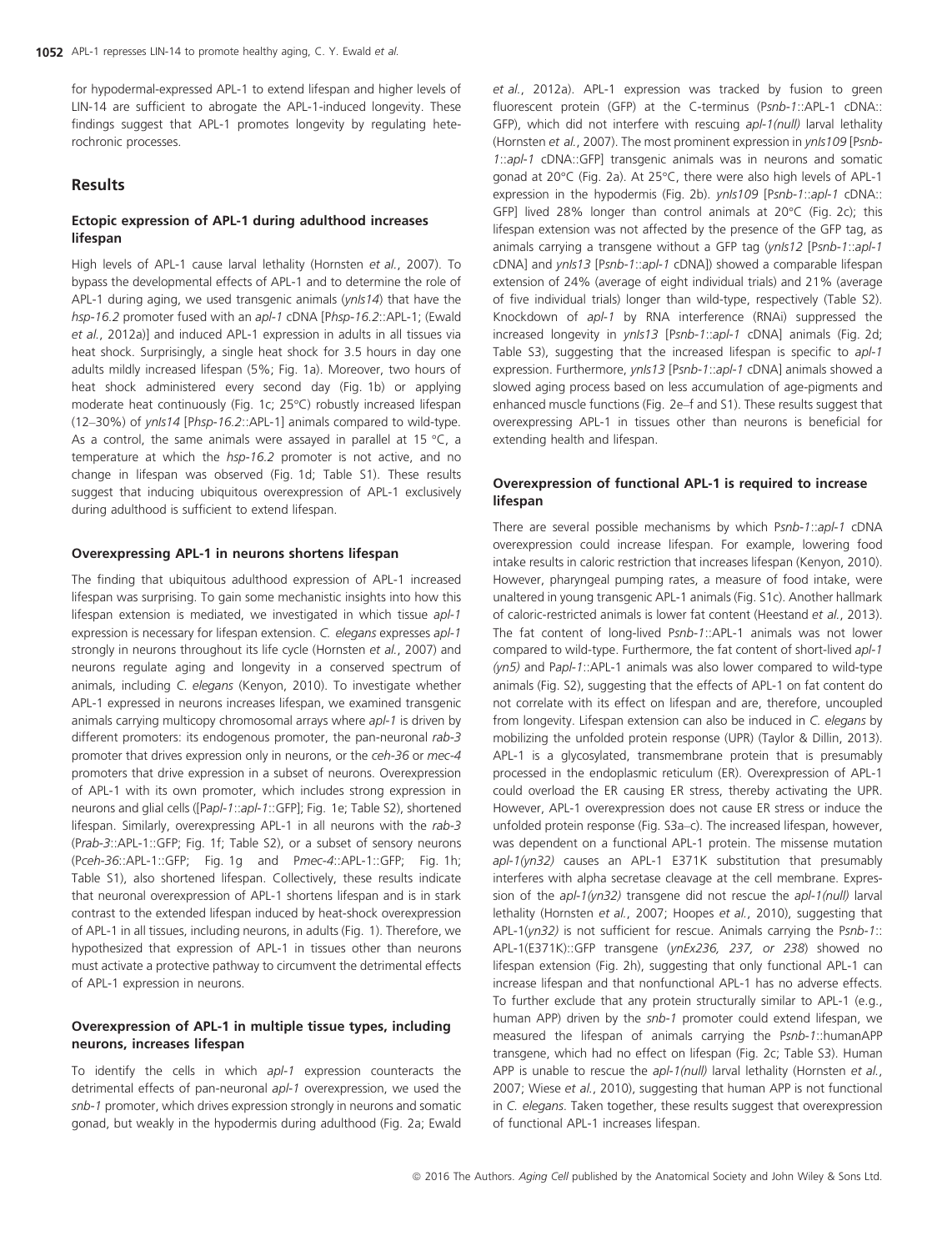Fig. 1 Overexpression of APL-1 in all tissues during adulthood is sufficient to increase lifespan. (a–d) Wild-type (N2) and transgenic ynIs14 [Phsp-16.2::APL-1] animals that express APL-1 driven by a heat-shock promoter (Phsp-16.2) were maintained at 15°C and shifted to different temperatures as indicated in the schematics. (a) A single heat shock during early adulthood was sufficient to increase the lifespan of ynIs14 [Phsp-16.2::APL-1] animals. (b) Repeated heat shocks every other day during adulthood robustly increased the lifespan of ynIs14 [Phsp-16.2::APL-1] animals. (c) Elevated temperatures were sufficient to drive APL-1 expression from hsp-16.2 promoter (not shown; G. O'Connor, personal comm.) and increased lifespan of ynIs14 [Phsp-16.2:: APL-1] animals. (d) At lower temperatures, the hsp-16.2 promoter does not drive APL-1 expression. The lifespan of ynIs14 [Phsp-16.2::APL-1] animals was not extended. (e– h) Overexpression of APL-1 with cellspecific promoters and its own promoter in wild-type animals. (e) Pan-neuronal APL-1 overexpression of ynIs104 [Prab-3::APL-1:: GFP] animals resulted in a shortened lifespan. (f) Transgenic ynEx214 [Pceh-36:: APL-1::GFP] animals that overexpress APL-1 in chemosensory neurons showed a shortened lifespan. (g) Transgenic ynIs113 [Pmec-4::APL-1::GFP] animals that overexpress APL-1 in touch mechanosensory neurons showed a shortened lifespan. (h) Driving APL-1 overexpression from its endogenous promoter results in higher APL-1 levels in neurons, glia cells, and vulva muscles [Papl-1::APL-1::GFP]. Transgenic ynIs79 [Papl-1:: APL-1::GFP] animals showed a shortened lifespan. For (a–d) Lifespan assays were run in parallel at the same time. P-value was determined by log rank. Statistics and additional lifespan data are in Table S1. For (e–f). Lifespans are shown in cumulative form. For (e–h) Schematic representation of the expression pattern of APL-1 with different promoters is from Ewald et al. (2012a). Light green indicates neurons and dark green indicates other tissues. P-value was determined by log rank. Statistics and additional lifespan data are in Tables S1 and S2.

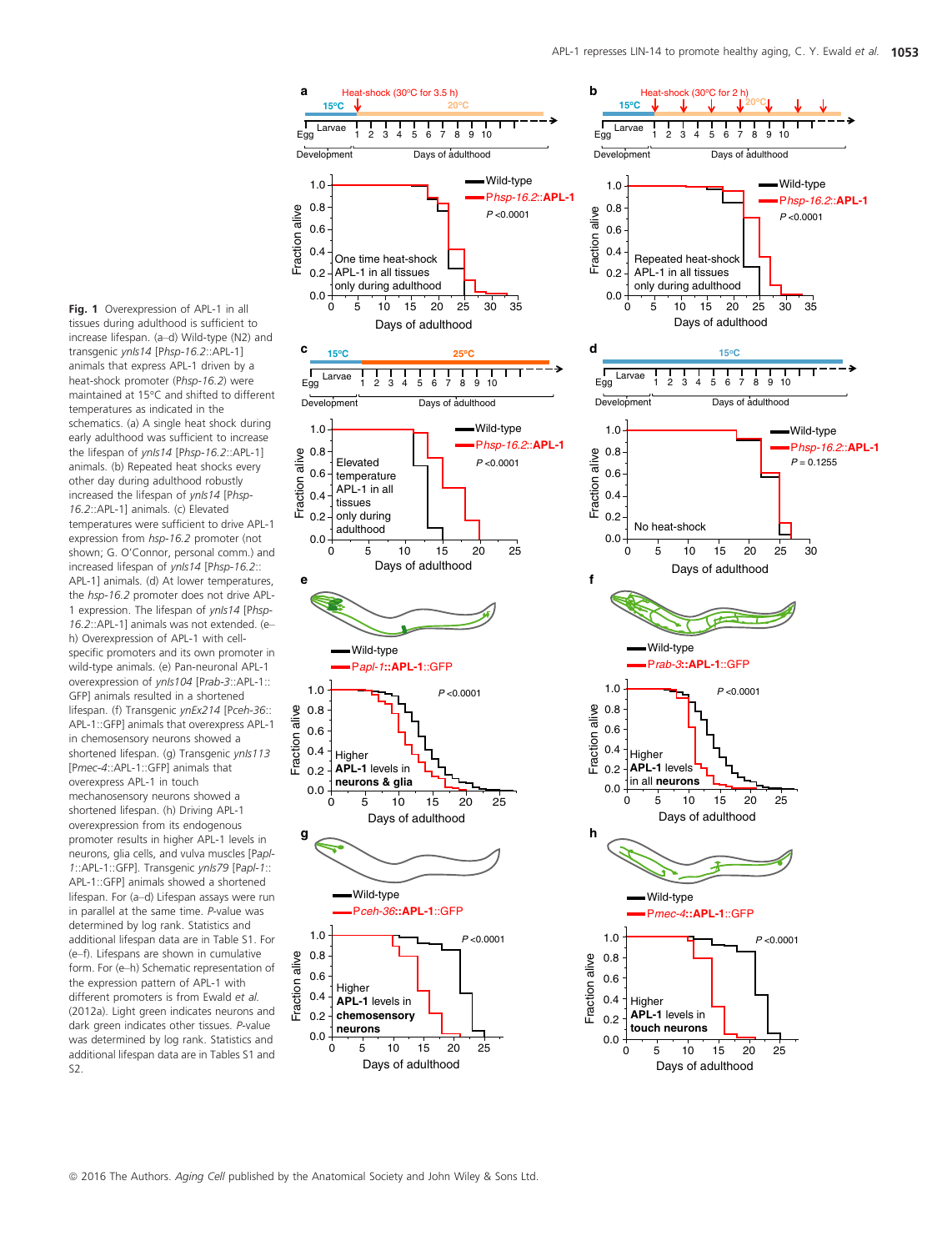

#### APL-1 protein levels do not correlate with changes in lifespan

Another possibility for APL-1 lifespan effects is that levels of the APL-1 protein determine lifespan. However, levels of APL-1 protein did not correlate with changes in lifespan, as ynls79 [Papl-1::apl-1::GFP] animals expressed the highest levels of APL-1::GFP, but showed a shortened lifespan (Figs. 1e and S3d–f). Instead, we postulate that the increased lifespan is context dependent; that is, where APL-1 is overexpressed determines the APL-1 effect on longevity. Hence, as long as APL-1 is overexpressed in the relevant tissues, lifespan will be increased. We tested this model by mating short-lived ynIs86 [Papl-1::APL-1] transgenic animals that show a 177-fold increase in APL-1 protein (Hornsten et al., 2007) with long-lived ynIs12 [Psnb-1::APL-1] transgenic animals that show a 71-fold increase in APL-1 protein (Hornsten et al., 2007). The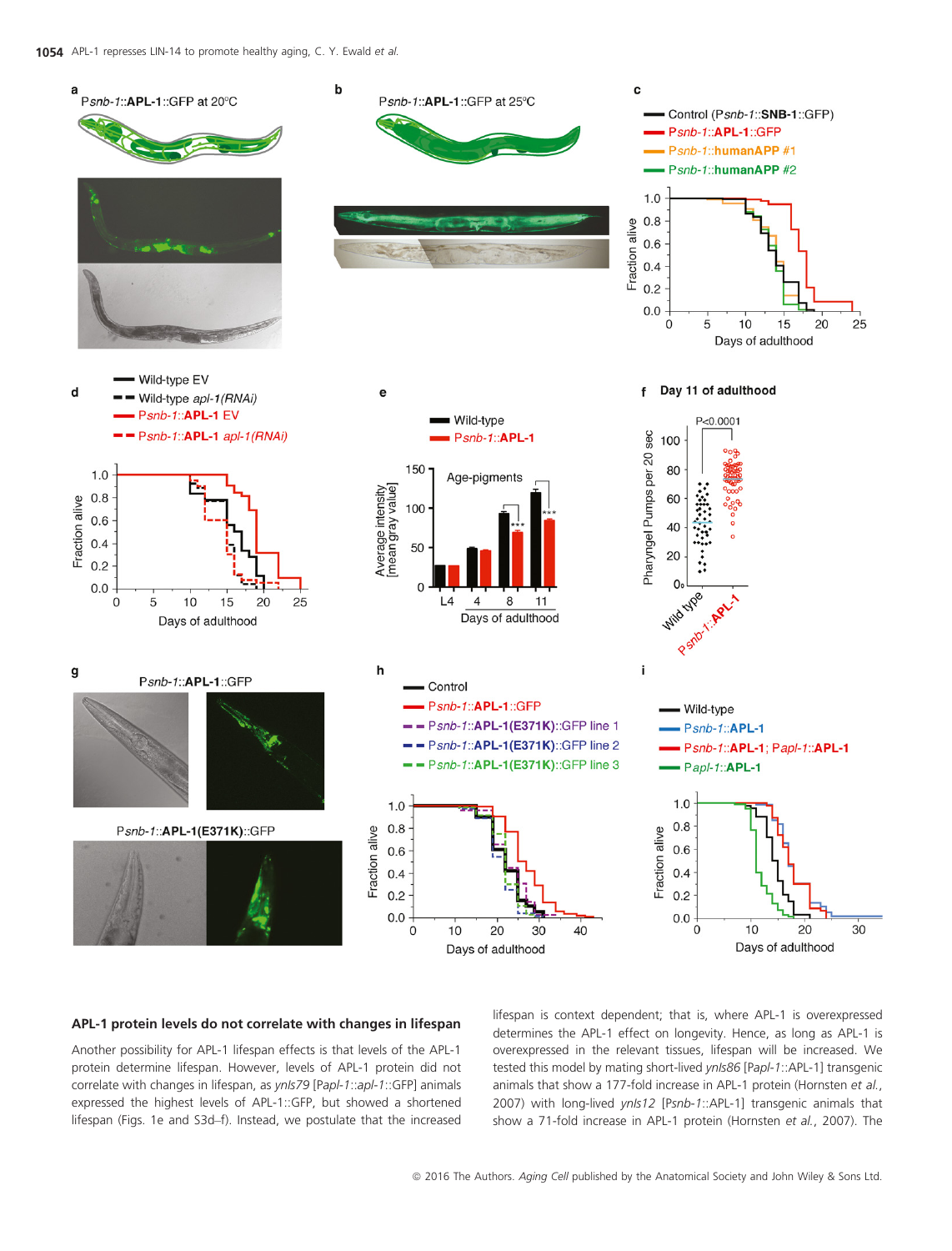Fig. 2 Overexpression of APL-1 in neurons and other tissues extends lifespan. Using the snb-1 promoter, apl-1 [Psnb-1::APL-1::GFP] is strongly expressed in neurons, pharynx, and somatic gonad and more weakly expressed in hypodermal cells during adulthood at the normal cultivation temperature of 20°C. (a, b) Top panel: Schematic representation of apl-1 expression. Middle panel: APL-1::GFP expression driven by the snb-1 promoter. Bottom panel: Corresponding bright field. (a) Day 3 adults lon-2 (e678) apl-1(yn10) ynEx109 [Psnb-1::APL-1::GFP] are shown with anterior to the left and ventral side down; animals were grown at 20°C. (b) At higher temperatures (25°C), the hypodermal APL-1 expression becomes apparent in ynIs109 [Psnb-1::APL-1::GFP] animals. Day 1 ynIs109 [Psnb-1::APL-1::GFP] adults were shifted from 20°C to 25°C and day 3 adults are shown with anterior to the left and ventral side down. (c) Transgenic yn/s109 [Psnb-1::APL-1::GFP] showed extended lifespan compared to jsIs1 [Psnb-1::SNB-1::GFP] control animals. Driving human APP with the snb-1 promoter had no effect on lifespan. P-value was determined by log rank. Statistics are in Table S3. (d) Knockdown of apl-1 by RNAi mildly shortened lifespan of wild-type (N2) and suppressed longevity of ynIs13 [Psnb-1::APL-1] animals. P-value was determined by log rank. Statistics are in Table S3. (e) Long-lived yn/s12 [Psnb-1::APL-1] animals showed lower lipofuscin (age-pigment) levels at days 8 and 11 compared to wild-type (N2). Data were represented as mean  $\pm$  SEM P-values were determined by unpaired two-tailed t-test (\*\*\*P < 0.0001). For scoring and additional strains, see Fig. S1a,b. (f) Long-lived yn/s13 [Psnb-1::APL-1] animals showed pharyngeal pumping rates at day 11 compared to wild-type (N2). Data represented as mean  $\pm$  SEM P-values were determined by unpaired two-tailed t-test. For additional strains and time points, see Fig. S1c-f. (g) Mutant or wild-type APL-1 expression driven with the snb-1 promoter shows similar GFP levels during adulthood at the normal cultivation temperature (20°C). Top panel shows head of a day 3 adult lon-2(e678) apl-1(yn10) ynEx109 [Psnb-1::APL-1::GFP] animal with bright field on the left and corresponding GFP on the right. Bottom panel shows head of a day 3 adult ynEx236 [Psnb-1::APL-1(E371K):: GFP] animal with bright field on the left and corresponding GFP on the right. (h) Transgenic animals that express a mutated APL-1(E371K) with the snb-1 promoter failed to increase lifespan. Lines 1, 2, and 3 are ynEx236, ynEx237, and ynEx238, respectively. Statistics and additional lifespan data are in Table S1. (i) The double transgenic ynIs12; ynIs86 animals, which carry two transgenes [Psnb-1::APL-1] and [Papl-1::APL-1], that drive APL-1 overexpression with its endogenous and snb-1 promoter, respectively, showed increased lifespan. Statistics and additional lifespan data are in Tables S2 and S3.

resultant double transgenic strain showed a 199-fold increase in APL-1 levels compared to wild-type and was long-lived (Figs. 2i and S3d–e; Table S3), demonstrating that the tissue in which apl-1 is expressed and not the overall levels of APL-1 protein determines lifespan.

#### Overexpression of APL-1 in hypodermal cells is sufficient to increase lifespan

The long-lived yn/s109 [Psnb-1::APL-1::GFP] transgenic animals showed prominent APL-1::GFP expression in neurons and the somatic gonad and slightly weaker expression in the hypodermis (Fig. 2). The somatic gonad has previously been shown to regulate lifespan via hormonal signaling (Kenyon, 2010; Antebi, 2013). However, driving APL-1 expression exclusively in the somatic gonad or in combination with neuronal APL-1 did not alter lifespan (Fig. 3a; Table S1). Lastly, we tested whether hypodermal APL-1 expression could increase lifespan. We generated transgenic animals that overexpress APL-1 exclusively in the hypodermis (ynEx234 [Pcol-10::APL-1::GFP]). These transgenic lines showed an 11–

22% increase in lifespan and fully recapitulated the increase in longevity seen in ynIs109 [Psnb-1::APL-1::GFP] animals (Fig 3b; Tables S1 and S4). Hence, apl-1 overexpression in the hypodermis is critical for the APL-1 dependent increase in lifespan.

#### Overexpression of the extracellular domain of APL-1 is sufficient to affect lifespan in a tissue-dependent manner

Similar to other APP family members, C. elegans APL-1 is a single transmembrane-spanning protein with a large extracellular and a small intracellular domain (Fig. 4a; Daigle & Li, 1993). The extracellular domain of APL-1 (APL-1EXT), which is analogous to sAPL-1, is necessary and sufficient to rescue the apl-1(null) lethality (Hornsten et al., 2007; Wiese et al., 2010). Furthermore, the  $apl-1(\gamma n5)$  allele completely lacks the genomic region encoding the transmembrane and intracellular domains, but is viable (Hornsten et al., 2007). To determine whether the extracellular domain of APL-1 modulates lifespan, we examined apl-1 (yn5) mutants and transgenic animals that overexpress the extracellular



Fig. 3 Ectopic hypodermal APL-1 expression extends lifespan. (a) Driving APL-1 expression in the somatic gonad with the fln-1 promoter was not sufficient to increase lifespan. Lines 1, 2, and 3 are ynEx242, ynEx243, and ynEx244, respectively. (b) Driving APL-1 expression in the hypodermis with the col-10 promoter was sufficient to increase lifespan. Line 1 is ynEx234. For (a, b) P-value was determined by log rank. Statistics and additional lifespan data are in Table S1.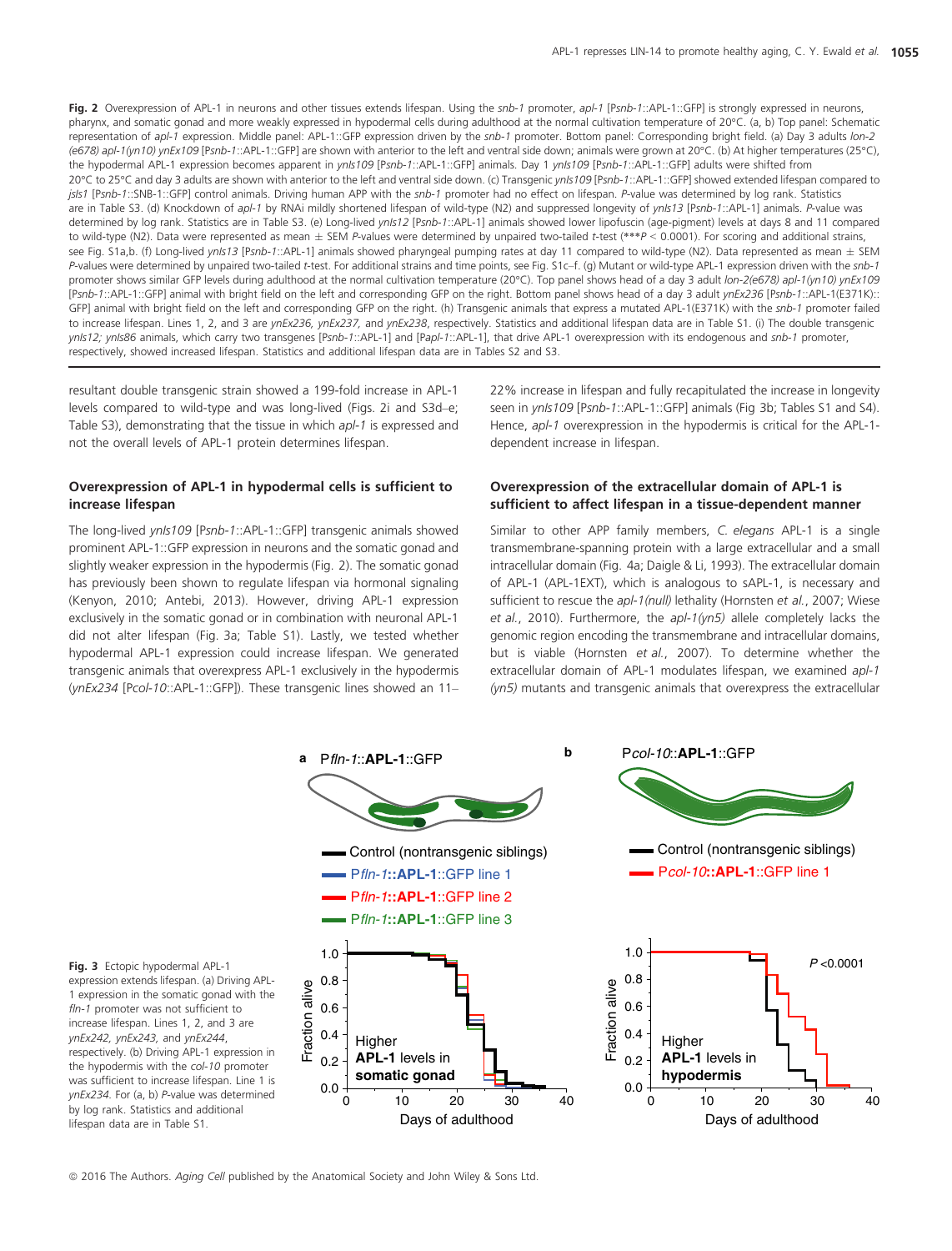

Fig. 4 The extracellular domain of APL-1 modulates lifespan depending on the tissues in which it is expressed. (a) Schematic of genomic region (left panel) and model of APL-1 cleavage (right panel).  $\alpha$  = alpha secretase, HSPG = heparan sulfate proteoglycans, N-Glyc. = Nglycosylation. The extracellular domain of APL-1 has two potential HS binding domains. (b) Transgenic vnls71 [Papl-1:: APL-1EXT] animals that overexpress the extracellular domain of APL-1 (APL-1EXT) driven by its endogenous promoter showed a shortened lifespan. (c) Transgenic ynls105 [Psnb-1::APL-1EXT] animals that overexpress the extracellular domain of APL-1 (APL-1EXT) driven by the snb-1 promoter showed an extended lifespan. (d) apl-1(yn5) mutants, which contain higher levels of the extracellular domain of APL-1 compared to wild-type (Fig. S3d,e), showed a shortened lifespan. (e) Transgenic ynEx241 [Pcol-10::APL-1EXT] animals that overexpress the extracellular domain of APL-1 (APL-1EXT) in the hypodermis showed an extended lifespan. For (b-d) Lifespans are shown in cumulative form. Statistics and additional lifespan data are in Table S2.

domain of APL-1 (APL-1EXT) in a wild-type background. Both apl-1(yn5) mutants and transgenic animals that overexpressed APL-1EXT from the apl-1 promoter (ynls71 [Papl-1::APL-1EXT]) showed shortened lifespans, similar to the shortened lifespan when full-length APL-1 was overexpressed (Fig. 4b,c). By contrast, when APL-1EXT expression was driven with the snb-1 promoter (ynIs105 [Psnb-1::APL-1EXT]), the animals showed an extended lifespan compared to wild-type (Fig. 4d). Furthermore, expressing APL-1EXT in the hypodermis increased lifespan (ynEx241 [Pcol-10::APL-1EXT]; Fig. 4e; Table S1). By contrast, expressing APL-1EXT in the hypodermis is not sufficient to rescue the lethality seen in apl-1(yn10) null alleles (0/3 lines rescued). Thus, the extracellular domain of APL-1 modulates aging in a tissue-specific manner.

#### Extended lifespan of Psnb-1::APL-1 transgenic animals requires daf-16 and daf-12 activity

We have previously demonstrated that overexpression of APL-1EXT slows developmental progression via the FOXO transcription factor DAF-16 and vitamin D-like nuclear hormone receptor DAF-12 VDR (Ewald et al., 2012b). Both DAF-16 FOXO and DAF-12 VDR activities are essential to mobilize mechanisms that extend lifespan (Kenyon, 2010; Antebi, 2013). Thus, we investigated whether overexpression of APL-1 modulates lifespan via daf-16 and daf-12. The longevity of ynIs12 [Psnb-1::apl-1 cDNA], ynls109 [Psnb-1::apl-1 cDNA::GFP], and ynls105 [Psnb-1::APL-1EXT] was completely abolished in daf-16(null) and daf-12 mutants (Fig. 5a,b; Tables S1 and S3), suggesting that activity of DAF-16 FOXO and DAF-12 VDR is required to mediate longevity by APL-1 overexpression. Furthermore, we assessed whether other known transcriptional regulators essential for extending lifespan are required for the Psnb-1::APL-1EXT-mediated longevity (Fig. S3g). We found that hsf-1 (heat-shock factor 1) was completely and skn-1 (Nrf1,2,3 homologue) was partially required for the lifespan extension of ynIs105 [Psnb-1::APL-1EXT] animals (Table S3).

Many reproductive and metabolic disruptions increase lifespan. For instance, loss of germline stem cells, such as with a glp-1(e2141) mutation, or reducing insulin/IGF-1 signaling, such as with a daf-2 (e1370) mutation, extends lifespan via daf-16 and/or daf-12 (Kenyon, 2010). We investigated how APL-1EXT released from hypodermal cells acts to increase lifespan. When germline stem cells were removed with a glp-1 mutation, the longevity of ynls105 [Psnb-1::APL-1EXT] animals was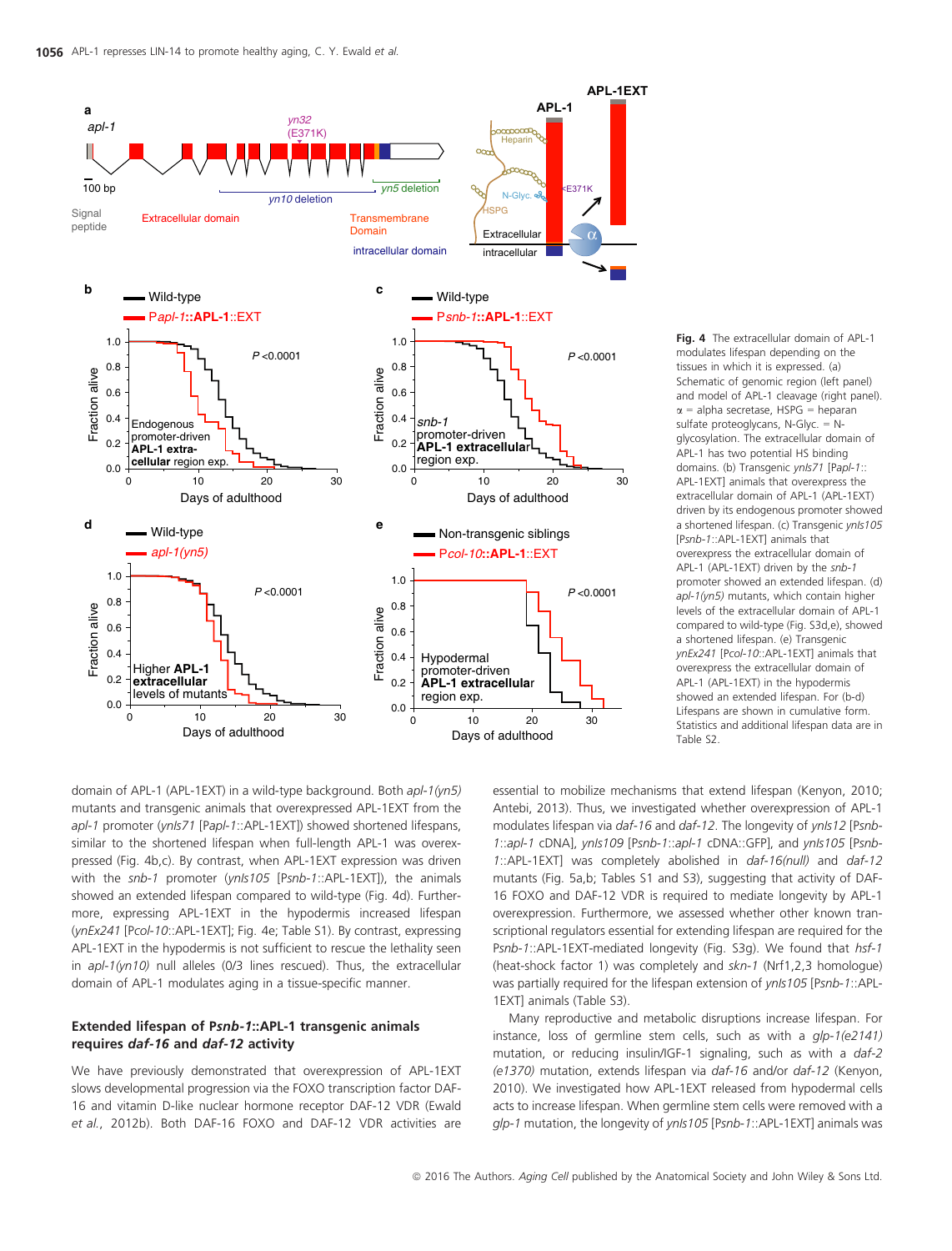Fig. 5 The APL-1-induced longevity requires DAF-16 and DAF-12. (a) The longevity of transgenic ynIs105 [Psnb-1:: APL-1EXT] animals was suppressed by a null mutation in daf-16, which encodes a FOXO transcription factor. (b) The longevity of transgenic ynIs105 [Psnb-1::APL-1EXT] animals was suppressed by a mutation in daf-12, which encodes a vitamin D-like nuclear hormone receptor (VDR). (c) The longevity of transgenic ynIs105 [Psnb-1:: APL-1EXT] animals was additive to the longevity of animals with reduced germ stem cell numbers (glp-1(e2141)). (d) The longevity of transgenic ynIs12 [Psnb-1::APL-1] animals was additive to the longevity of animals with reduced Insulin/IGF-1 signaling (daf-2(e1370)). (e–f) mRNA levels of canonical DAF-16 target genes (sod-3 and gst-4) under reduced insulin/IGF-1 conditions are not altered in animals that overexpress APL-1. Three independent trials of  $N > 1000$  of mixed-stage animals per trial were analyzed. Data are represented as mean  $\pm$  SEM P-value \*\*\*<0.0001 relative to wild-type (N2) was determined by onesample t-test, two-tailed, hypothetical mean of 1. For (a–d) P-value was determined by log rank. Statistics and additional lifespan data are in Tables S2 and S3.



further extended (Fig. 5c; Table S3). In addition, RNAi of kri-1 and tcer-1, genes required for the *qlp-1* mutant-mediated longevity, did not suppress the longevity of ynIs105 [Psnb-1::APL-1EXT] animals (Table S3), suggesting that APL-1 overexpression increases lifespan in a pathway independent of the longevity pathway mediated by the loss of germline stem cells. Similarly, the longevity of ynls12 [Psnb-1::APL-1] was further extended when insulin/IGF-1 signaling was reduced (rIIs; Fig. 5d; Tables S1 and S3), again suggesting that the APL-1-mediated longevity is independent of the reduced rIIs-mediated longevity pathway. Furthermore, mRNA levels of sod-3 and gst-4, genes that are transcriptionally upregulated under reduced insulin/IGF-1 conditions (Murphy et al.,

2003; Ewald et al., 2015), were not altered when APL-1 was overexpressed (Fig. 5e–f). Taken together, these results suggest that hypodermal APL-1 interacts with DAF-16 and DAF-12 in pathways parallel to the insulin/IGF-1 and germline stem cells pathways to increase lifespan.

#### Hypodermal APL-1 longevity is mediated by the heterochronic transcription factor LIN-14

Recently, daf-16 FOXO and daf-12 VDR activities have been shown to form a regulatory circuit with lin-14 to regulate longevity (Shen et al., 2012). LIN-14 is a heterochronic transcription factor that controls the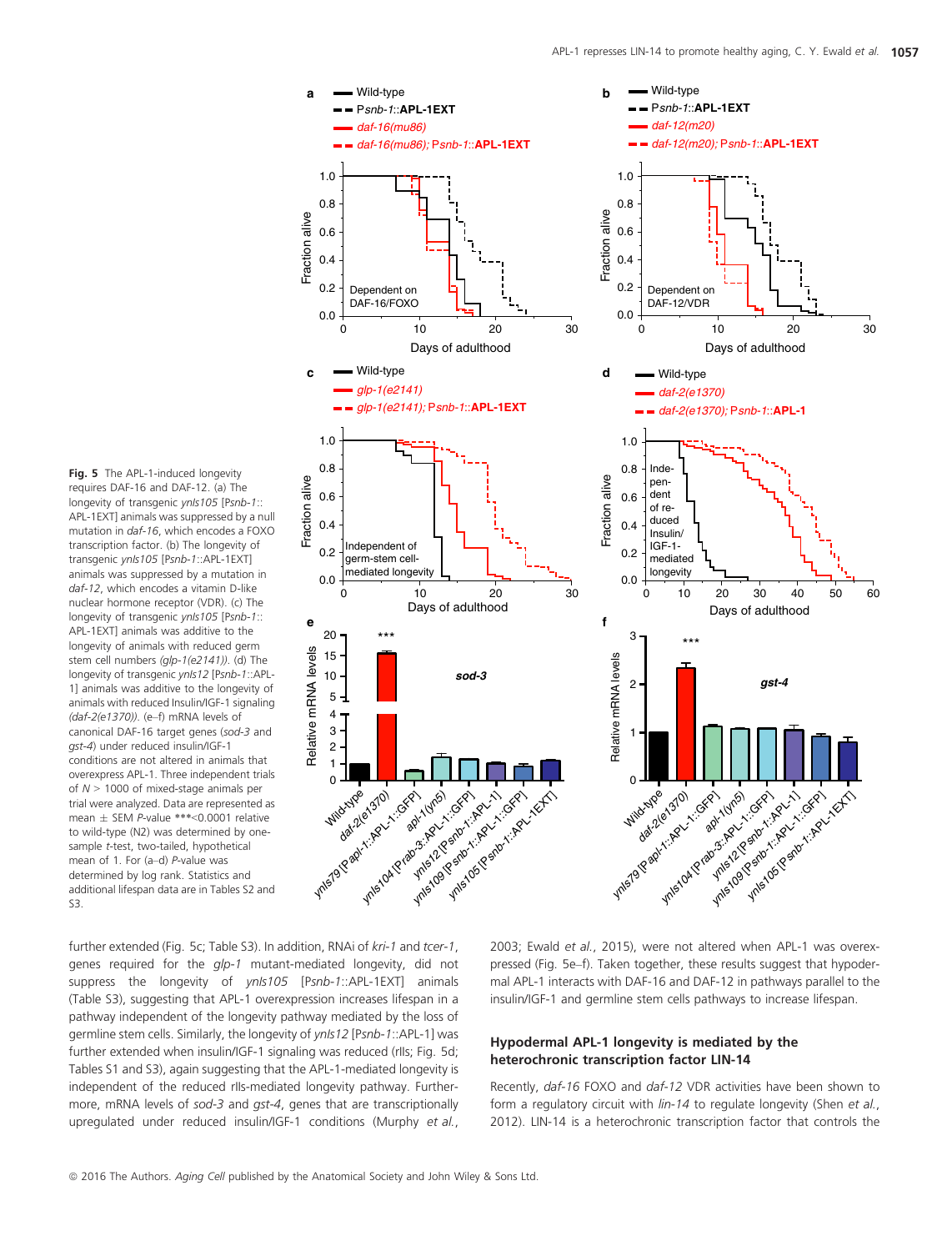transition from the first to second larval stage during development (Hristova et al., 2005). At the first larval stage (L1), LIN-14 protein levels are high, thereby regulating genes that retain cells in the L1 stage (Ambros & Horvitz, 1984, 1987). During the first to second larval stage transition and later in development, the microRNA lin-4 prevents lin-14 translation by an RNA–RNA interaction (Lee et al., 1993). However, this inhibition is gradually lost during aging, when *lin-4* miRNA levels decrease, thereby allowing LIN-14 protein levels to increase (Boehm & Slack, 2005; Ibáñez-Ventoso et al., 2006; Ibáñez-Ventoso & Driscoll, 2009). Interestingly, knocking down lin-14 levels by RNAi in adults or by a temperature-sensitive lin-14 mutation during the larval-to-adult transition is sufficient to increase lifespan via daf-16 FOXO and heatshock factor HSF-1 (Boehm & Slack, 2005). Thus, we investigated whether the Psnb-1::APL-1 transgene expression mediates lifespan extension by acting in the same pathway as LIN-14. The Psnb-1::APL-1 transgene-mediated longevity was not further increased by either RNAi knockdown of lin-14 or by a lin-14(n179) mutation (Fig. 6a,b; Table S4). Furthermore, RNAi knockdown of *lin-14* was not additive to the longevity of hypodermal APL-1 (ynEx234 [Pcol-10::APL-1::GFP; Fig. 6a; Table S4], suggesting that hypodermal APL-1 and  $lin-14$  act in the same pathway to mediate longevity. Conversely, overexpressing LIN-14 protein in ynIs109 [Psnb-1::APL-1::GFP] abolished the Psnb-1::APL-1mediated longevity (Fig. 6b; Table S4), suggesting that APL-1 activity represses the activity of LIN-14. Interestingly, increasing LIN-14 protein levels in ynIs109 [Psnb-1::APL-1::GFP] animals results in a shortened lifespan (Fig. 6b; Table S4). We hypothesize that repression of lin-14 mobilizes a protective response against the detrimental effects of neuronal APL-1. We tested this hypothesis by increasing levels of LIN-14 in hypodermal APL-1 overexpression lines and found the suppression of hypodermal APL-1-induced longevity, but no lifespan reduction compared to wild-type (Fig. 6c; Table S4). To determine whether hypodermal APL-1 represses LIN-14 activity during aging, we collected mRNA of postreproductive 8-day-old adult animals and measured the expression levels of three canonical LIN-14 target genes, cyp-13, ins-33, and C15C7.5. During the first larval stage when LIN-14 expression is high, C15C7.5 is upregulated, while cyp-13 and ins-33 are downregulated (Hristova et al., 2005). If APL-1 acts to repress LIN-14 activity, we predicted that genes that are normally repressed by LIN-14 are upregulated and genes that are normally upregulated by LIN-14 are downregulated. Consistent with this hypothesis, cyp-13 and ins-33 were upregulated and C15C7.5 gene was downregulated in ynIs109 [Psnb-1:: APL-1::GFP] animals compared to wild-type at day 8 of adulthood (Fig. 6d), suggesting that hypodermal APL-1 is repressing LIN-14 activity during aging. Taken together, we propose that hypodermal APL-1 represses LIN-14 levels during aging, which prolongs lifespan via hsf-1, daf-12, and daf-16 (Fig. 6e).

#### **Discussion**

Mammalian APP is expressed in all tissue types (Tanzi et al., 1987), but an unresolved question remains as to whether APP has a similar function in all cell types or whether its functions are context dependent. As this question is difficult to address in mammalian systems, we turned to C. elegans where the use of cell-specific promoters is routine. Because higher levels of APP have been correlated with Alzheimer's disease and Down syndrome, we asked whether levels of APL-1, the C. elegans APPrelated protein, have an effect on lifespan. Longevity in any organism is the result of a combination of environmental effects and genetic factors. C. elegans is constantly monitoring its surroundings and integrating this information to regulate its metabolic and reproductive processes, which ultimately determine the animal's lifespan. Several tissues, such as neurons, intestine, and gonad, have been implicated in regulating lifespan in C. elegans (Kenyon, 2010). For instance, ablation of certain amphidial sensory neurons can either lead to lifespan enhancement or reduction; similarly, ablation of germline precursor cells leads to an increased lifespan. These effects on lifespan are dependent in DAF-16 FOXO and DAF-12 VDR activity (Kenyon, 2010).

The effects of APL-1 overexpression on lifespan were context dependent (Fig. 6e). Overexpressing apl-1 under its own promoter caused accelerated aging and lifespan reduction. By contrast, ubiquitous expression of apl-1 in adults caused lifespan extension. These results suggest that where APL-1 is expressed impacts its effects on lifespan. Because apl-1 expression in neurons, but not in hypodermal cells, is sufficient to rescue the lethality of apl-1 null mutants, we hypothesized that neuronal apl-1 expression was responsible for lifespan extension. Unexpectedly, the converse results were found; namely, apl-1 overexpression only in neurons led to lifespan reduction. However, apl-1 overexpression in hypodermal tissue is critical for lifespan extension and this lifespan extension is additive to the longevity induced by reduction in insulin signaling or by the removal of germline stem cells. Furthermore, we showed that expression of only the extracellular domain of APL-1 in these tissues was sufficient to cause these lifespan effects and lifespan extension is dependent on the activity of daf-16 FOXO and DAF-12 VDR. By contrast, hypodermal expression of apl-1 or APL-1EXT is not sufficient to rescue the lethality of apl-1 null mutants. Hence, the target of neuronal release of sAPL-1 vs. hypodermal release of sAPL-1 appears different. We hypothesize that migration of sAPL-1 is limited or confined by its local environment. For instance, sAPL-1 has two heparin binding domains (Fig. 4a), suggesting that the secreted APL-1 could interact locally with the extracellular matrix to limit its diffusion. Deleting the heparin binding domains of APL-1EXT resulted in a failure to rescue the apl-1 null lethality (unpublished observation). Furthermore, overexpression of APL-1EXT lacking the heparin binding domains had no effect on lifespan (Table S3), suggesting that interactions between sAPL-1 and the extracellular matrix are essential for APL-1 function. Collectively, these results indicate that APL-1 has multiple functions: expression of apl-1 in neurons is required for viability, whereas expression of apl-1 in hypodermal cells regulates longevity.

The lifespan effects due to apl-1 overexpression were not dependent on downregulating metabolic pathways via insulin/IGF-1 signaling or decreasing numbers of germline stem cells, but were influenced by the heterochronic pathway. apl-1 has been previously linked to the let-7 microRNA and heterochronic regulatory network (Niwa et al., 2008), which is composed of a regulatory cascade of protein regulators and microRNAs (miRNAs) that coordinate the onset of stereotypical stagespecific developmental events (Ambros & Horvitz, 1987; Rougvie & Moss, 2013). In particular, while levels of the LIN-14 transcription factor are negatively regulated by the *lin-4* miRNA to allow transition from the first to the second larval stage (Lee et al., 1993), levels of lin-4 miRNA decrease with age, allowing LIN-14 levels to increase, thereby limiting the lifespan of C. elegans (Ibáñez-Ventoso & Driscoll, 2009). We propose that hypodermal apl-1 expression represses levels of LIN-14, resulting in an increased lifespan relative to wild-type animals (Fig. 6e).

In C. elegans, maintenance of somatic tissues is lost during the first day of adulthood (Labbadia & Morimoto, 2014). This is consistent with the disposable soma theory that predicts that resources are allocated from the somatic tissue to the germ line (Kirkwood & Holliday, 1979), which happens when animals become reproductive during the L4-toadult transition. Interestingly, using a transcriptional reporter of the endogenous promoter of apl-1 expressing GFP, apl-1 has been shown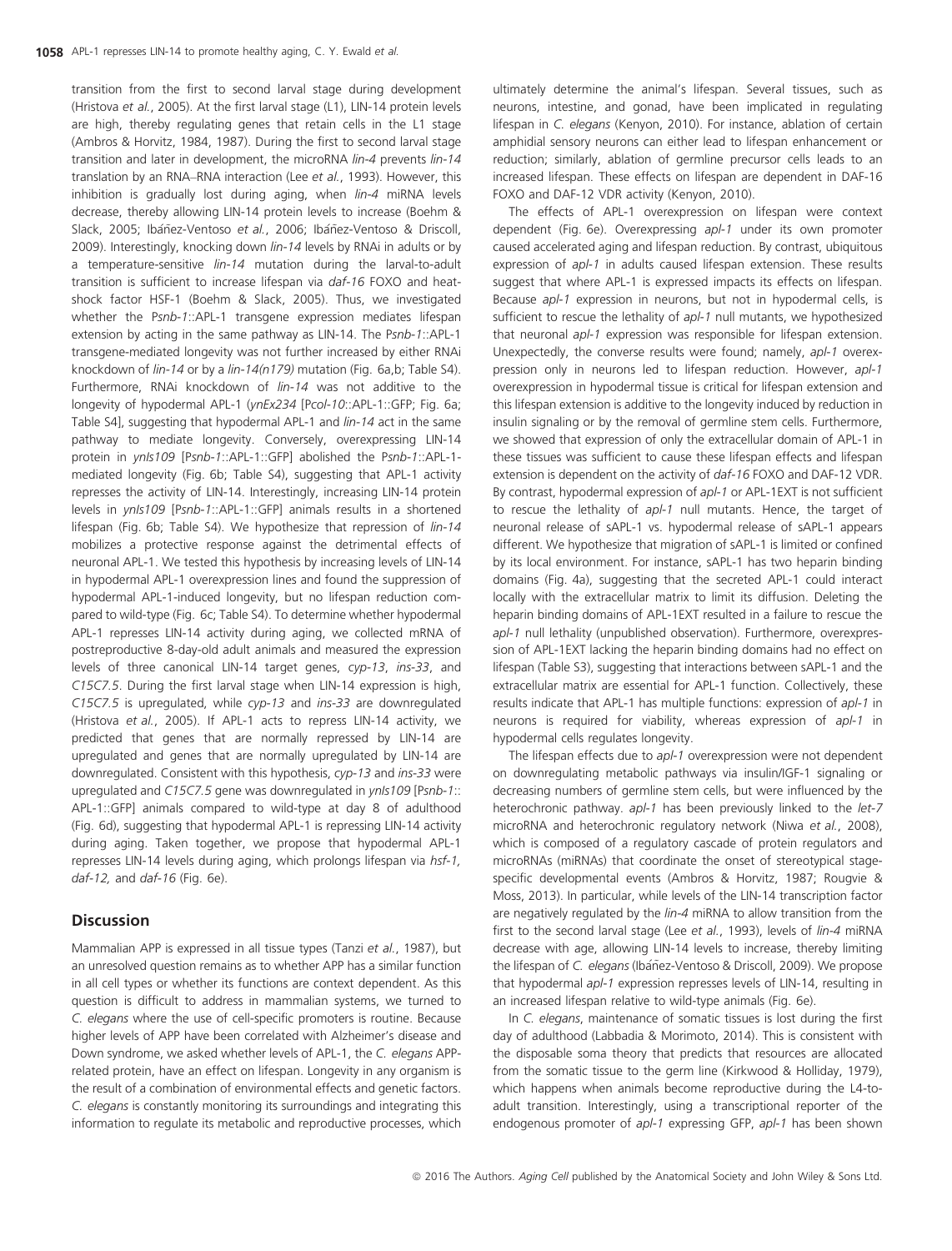Fig. 6 The APL-1-dependent longevity is mediated via the heterochronic transcription factor LIN-14. (a) The longevity of transgenic ynEx234 [Pcol-10:: APL-1::GFP] and vnls109 [Psnb-1::APL-1:: GFP] animals was not additive to the longevity of animals treated with lin-14 RNAi. (b) Higher LIN-14 protein levels of zals2 [LIN-14::GFP] transgenic animals that contain the lin-4 microRNA binding sites in the 3'UTR were sufficient to suppress the longevity of ynIs109 [Psnb-1::APL-1::GFP] animals. The longevity of transgenic ynIs109 [Psnb-1::APL-1::GFP] animals was not additive to the longevity of animals carrying a mutation in the lin-14 gene (lin-14(n179)). (c) Higher LIN-14 protein levels suppressed the longevity of ynEx234 [Pcol-10::APL-1::GFP] animals. (d) mRNA levels of canonical LIN-14 target genes were altered in day 8 of transgenic ynIs109 [Psnb-1::APL-1::GFP] adults compared to wild-type. Three independent trials of  $N = 200$  day 8 adult animals per trial were analyzed. Data are represented as mean  $\pm$  SEM P-value \*<0.05 and \*\*\*<0.0001 relative to wildtype (N2) was determined by one-sample ttest, two-tailed, hypothetical mean of 1. (e) Model of how APL-1 modulates lifespan. Neuronal APL-1 overexpression shortens lifespan through an unknown mechanism (upper panel). Hypodermal APL-1 overexpression represses LIN-14 accumulation during aging, thereby releasing the inhibition of DAF-12, HSF-1, and DAF-16 activity to promote longevity (lower panel). Repression of LIN-14 and activation of DAF-12, HSF-1, and DAF-16 are sufficient to protect against the adverse effects of higher APL-1 levels in neurons. For (a–c) P-value was determined by log rank. Statistics and additional lifespan data are in Table S4.



by Niwa and colleagues to be transiently expressed under the control of let-7 miRNA network during the L4-to-adult transition in the hypodermal seam cells (Niwa et al., 2008). However, this hypodermal APL-1 expression is lost in adulthood and we show here that ectopically expressing APL-1 during adulthood in the hypodermis leads to increased health- and lifespan. We speculate that reinforcing APL-1 expression in the hypodermis is a reprogramming of developmental networks via heterochronic LIN-14 to improve the maintenance of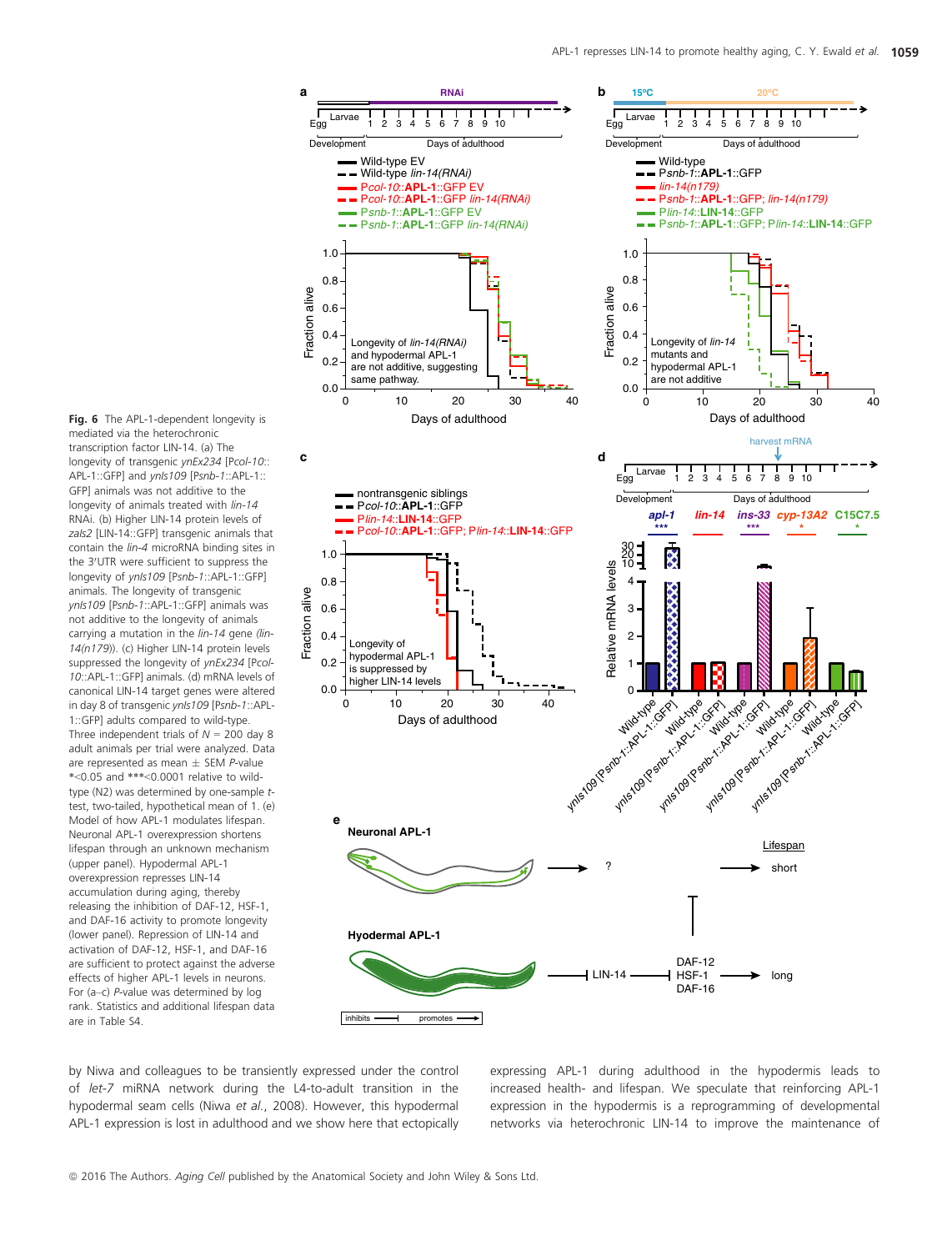somatic tissues via DAF-16/FOXO and HSF-1 that leads to improved organismal lifespan. The implication of an APP-related protein functioning in a miRNA and heterochronic gene network to promote healthy aging might point toward a possible entry to use miRNAs as a therapeutic intervention to modulate age-related consequences of APP function.

#### Material and methods

#### Strains

Caenorhabditis elegans strains were grown and maintained on MYOB or NGM plates containing OP50 Escherichia coli bacteria at 20°C, unless noted. All mutations are described in WormBase ([www.wormbase.org](http://www.wormbase.org)) and include LGI: daf-16(mu86); LGII: tcer-1(tm1452); LGIII: daf-2(e1370), glp-1(e2141); LGX: daf-12(m20), lon-2(e678), apl-1(yn5 and yn10) (Hornsten et al., 2007), dpy-8(e130), and lin-14(n179). Construction of the APL-1 transgenes and the resulting transgenic lines are described (Hornsten et al., 2007) and (Ewald et al., 2012a), except as indicated. Nonintegrated transgenic lines used were ynEx30 [Papl-1::APL-1, sur-5:: GFP], ynEx65 [Psnb-1::APL-1(yn5)(cDNA), sur-5::GFP], ynEx93 [Prab-3:: APL-1(cDNA)::GFP, pRF4 rol-6(su1006gf)], ynEx109 [Psnb-1::APL-1 (cDNA)::GFP], ynEx212 [Pmec-4::APL-1 (cDNA)::GFP, Pmyo-3::mCherry], ynEx213 [Pmec-4::APL-1 (cDNA)::GFP, Pmyo-3::mCherry], ynEx214 [Pceh-36::APL-1 (cDNA)::GFP, Pmyo-3::mCherry], ynEx236 [Psnb-1:: APL-1(E371K)::GFP, Pmyo-3::mCherry], ynEx237 [Psnb-1::APL-1 (E371K)::GFP, Pmyo-3::mCherry], ynEx238 [Psnb-1::APL-1(E371K)::GFP, Pmyo-3::mCherry], ynEx242 [Pfln-1::APL-1::GFP, Pmyo-3::mCherry]), ynEx243 [Pfln-1::APL-1::GFP, Pmyo-3::mCherry], ynEx244 [Pfln-1::APL-1::GFP, Pmyo-3::mCherry], ynEx234 [Pcol-10::APL-1 (cDNA)::GFP, Pmyo-3::mCherry], ynEx235 [Pcol-10::APL-1 (cDNA)::GFP, Pmyo-3::mCherry], ynEx239 [Pcol-10::APL-1EXT (cDNA), sur-5::GFP], ynEx240 [Pcol-10:: APL-1EXT (cDNA), sur-5::GFP], and ynEx241 [Pcol-10::APL-1EXT (cDNA), sur-5::GFP]. Integrated transgenic lines used were ynIs100 [Papl-1::APL-1 (yn32), pRF4 rol-6(su1006gf)], ynIs106 [Papl-1::APL-1(yn32 yn5)], ynIs14 [Phsp-16.2::APL-1 (cDNA), lin-15B(+)],Pmyo-2::GFP), ynIs113 [Pmec-4:: APL-1 (cDNA)::GFP, Pmyo-3::mCherry], jsIs1 [Psnb-1:: SNB-1::GFP, pRF4 rol-6(su1006gf)], dvEx371 [Psnb-1::humanAPP751 (cDNA), Pmtl-2::GFP], dvEx372 [Psnb-1::humanAPP751 (cDNA), Pmtl-2::GFP], zaIs2 [LIN-14:: GFP, rol-6(su1006)] (Hong et al., 2000; Olsson-Carter & Slack, 2010); LGI: ynIs109 [Psnb-1::APL-1(cDNA)::GFP]; LGII: ynIs105 [Psnb-1::APL-1 (yn5)(cDNA), sur-5::GFP]; LGIII: jsIs682 [Prab-3::GFP::RAB-3], ynIs12 [Psnb-1::APL-1(cDNA), lin-15B(+)]; LGIV: vsIs13 (lin-11::pes-10::GFP, lin-15(+)), ynIs104 [Prab-3::APL-1(cDNA)::GFP, Pmyo-2::GFP], zIs356 [Pdaf-16::DAF-16::GFP, pRF4 rol-6(su1006gf)]; LGV: ynIs13 [Psnb-1::APL-1 (cDNA), lin-15B(+)], ynIs71 [Papl-1::APL-1(yn5), sur-5::GFP], ynIs79 [Papl-1::APL-1::GFP], ynIs100 [Papl-1::APL-1(yn32)::GFP, pRF4 rol-6 (su1006gf)]; and LGX: dvIs62 (Psnb-1::humanTDP-43, Pmtl-2::GFP), ynIs86 [Papl-1::APL-1, sur-5::GFP], ynIs91 [Prab-3::APL-1 (cDNA), pRF4 rol-6(su1006gf)], ynIs107 [Papl-1::APL-1(yn32 D342C/S362C)::GFP, Pmyo-2::GFP], and ynIs108 [Papl-1::APL-1( $\Delta H$ ,  $\Delta$ E2)::GFP; sur-5::GFP].

#### Generating transgene constructs

To eliminate the heparin sulfate binding domains (H) of APL-1, the coding region for REEGSPCKWTHSVR, corresponding to amino acids 96– 106, was deleted from the pAPL-1 $\Delta$ E2::GFP construct (Hornsten et al., 2007), which already had the heparin binding domain within E2 deleted, to generate the Papl-1::APL-1( $\Delta H$ ,  $\Delta E2$ )::GFP construct with both heparin sulfate binding domains deleted.

#### RNA interference

RNAi clones were picked from the Ahringer or Vidal libraries. Cultures were grown overnight in LB with 12.5  $\mu$ g/mL tetracycline and 100  $\mu$ g/ mL ampicillin, diluted to an OD600 of 1, and induced with 1 mM IPTG. This culture was seeded onto NGM agar plates containing tetracycline, ampicillin, and additional IPTG. Empty vector (EV) plasmid pL4440 was used as control.

#### Lifespan assays

Because our laboratory uses a different growing media (MYOB) than other laboratories, which normally use (NGM), and wild-type shows a different mean lifespan of 14 days on MYOB vs. 21 days on NGM (Keightley & Caballero, 1997), we performed most experiments on both media as indicated (Tables S1–S4). Lifespan results were similar on MYOB or on NGM. Note that the wild-type N2 var. Bristol strain has been maintained for many generations in different laboratories and can have mean lifespans ranging from 12 to 17 days at 20°C (Gems & Riddle, 2000). N2 animals from another laboratory (kindly provided by Cathy Savage-Dunn) showed a similar lifespan as our N2 stock on MYOB plates in four independent trials (198/398 animals). To determine whether the laboratory N2 animals had a longer lifespan on NGM plates, N2 animals were grown on MYOB until the L4 stage and then transferred onto NGM plates for lifespan analysis; these animals showed a mean lifespan of 18.62  $\pm$  0.47 days (60/111 animals). These results indicate that the N2 mean lifespan of 14 days reported here is due to the different composition of the MYOB plates compared to NGM plates.

For all lifespan trials, NGM: L4 animals were picked onto fresh OP50 plates, and then day one adults were placed on either OP50 or RNAi plates containing 50 μm 5-fluoro-2'-deoxyuridine (FUdR), unless otherwise indicated, as described in Ewald et al. (2015). All lifespan trials on MYOB were performed without FUdR. All strains were grown for at least two generations at 20°C, except for daf-2(e1370) and glp-1(e2141) animals, which were raised at 15°C. All adult lifespans [except qlp-1 (e2141)] were measured starting from the L4 stage at 20°C. Animals carrying the temperature-sensitive glp-1(e2141) allele and appropriate control animals were shifted from 15°C to 25°C at the L1 stage and lifespan assays were performed at 25°C.

#### Pharyngeal pumping assays

The pharyngeal pumping rate was determined by the number of pumps per 20 s; measurements were only taken when worms were on bacteria and pumped at a constant rate without any pauses as described (Ewald et al., 2012b).

#### Autofluorescence assays

L4 animals were picked and scored at appropriate times. Animals were placed on an agar pad containing a drop of 10 mm NaN<sub>3</sub>. Pictures were taken with a Hamamatsu ORCA-ER digital camera on a Zeiss Axioplan microscope. The area directly behind the last bulb of the pharynx was photographed using Openlab 3.1.3 software (Improvision, Coventry, United Kingdom) with the same settings for all animals and conditions. The autofluorescence intensities were derived by selecting a defined area of the worm in the pictures and computing the 'mean gray value' by ImageJ software (NIH).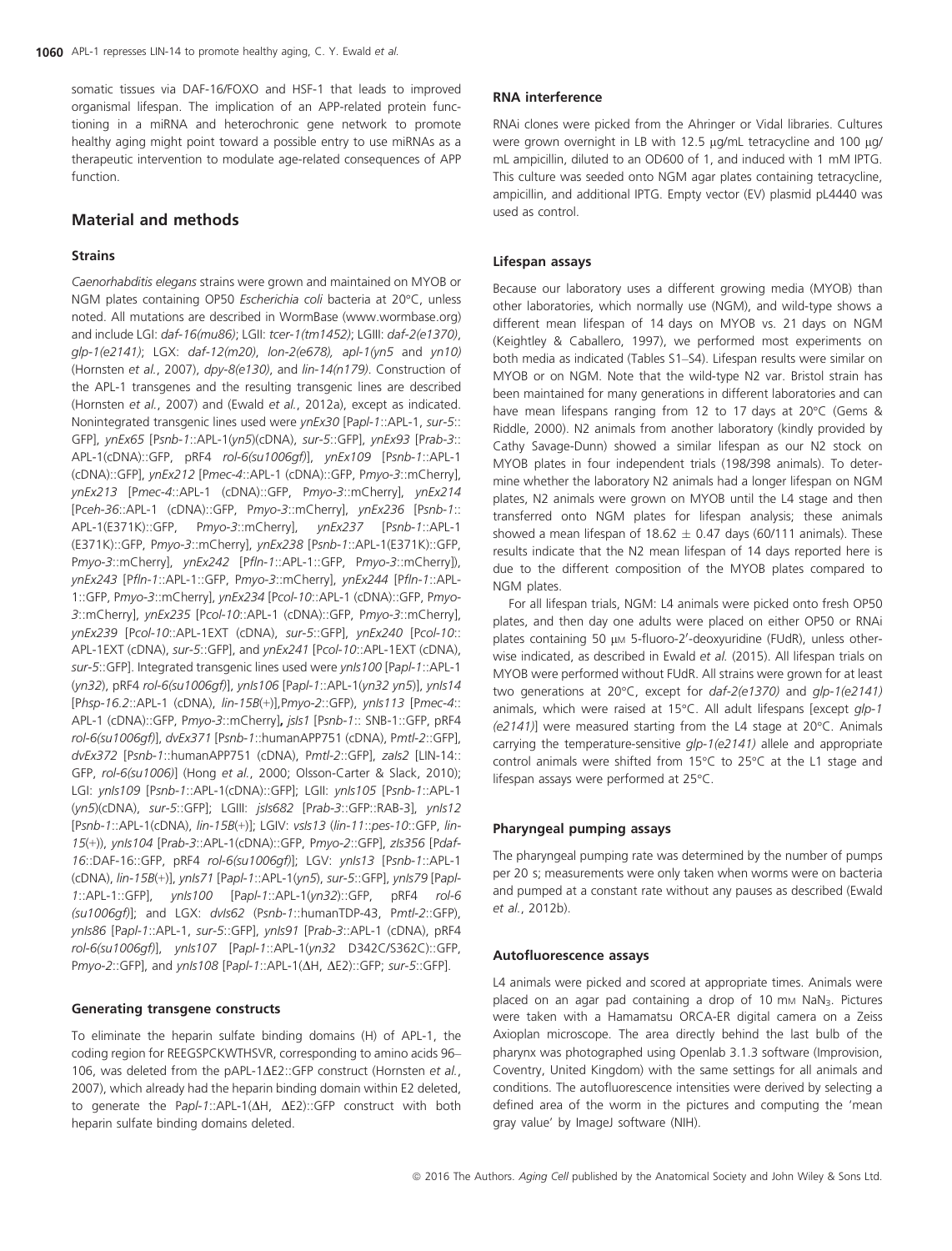#### Western blot analysis

Preparations of animal lysates and Western blots were performed as described (Hornsten et al., 2007). Protein levels were normalized to levels of actin (~40 kDa) for each strain, so that similar amounts of total protein were loaded for each strain. For each blot, the blot was first probed with an actin monoclonal antibody (JLA20 at 1:2000; Developmental Studies Hybridoma Bank, Iowa City, Iowa, United States; secondary antibody anti-mouse-goat-HRP at 1:1000), washed three times with TAE, and then re-probed with an anti-APL-1 antiserum against the extracellular domain of APL-1 (Hornsten et al., 2007). Relative protein levels were determined by relative intensity to wildtype (N2) using NIH Image J Gel analyzer.

#### Quantitative real-time polymerase chain reaction (qRT-PCR) assays

Mixed-stage animals were harvested (>1000 animals; three independent trials; Figs. 5e–f and S3b,c,f). For adulthood qRT-PCR: one-day adults were placed on OP50 NGM FUdR plates at 20°C and 8 days later, 200 worms were harvested (Fig. 6d). RNA was isolated with Trizol (TRI REAGENT; Sigma, St. Louis, Missouri, United States), DNase-treated, and cleaned over a column (RNA Clean & Concentrator™; ZYMO Research, Irvine, California, United States). First-strand cDNA was synthesized in duplicate from each sample (Invitrogen, Carlsbad, California, United States, SuperScript III). SYBR green was used to perform qRT-PCR (Applied Biosystems 7900, Thermo Fisher Scientific Inc., Waltham, Massachusetts, USA). For each primer set, a standard curve from genomic DNA accompanied the duplicate cDNA samples (Ewald et al., 2015). mRNA levels relative to N2 control were determined by normalizing to the number of worms and the geometric mean of three reference genes [cdc-42, pmp-3, and Y45F10D.4 (Hoogewijs et al., 2008)]. At least two biological replicates were examined for each sample. For statistical analysis, one-sample t-test, two-tailed, hypothetical mean of 1 was used for comparison using Prism 4.0a software (GraphPad, La Jolla, California, United States).

#### Fat quantification

Fixed Oil Red O (ORO) staining: Worms were synchronized by hypochlorite treatment and day 1 adult worms were fixed. ORO staining of fixed animals and quantification was performed.

Triglyceride quantification: Mixed-stage worms were collected and prepared as described. Triglyceride levels were measured with the Triglyceride Colorimetric Assay Kit (#10010303; Cayman Chemical, Ann Arbor, MI, USA) and normalized to protein levels using BCA protein assay (Pierce Biotechnology, Thermo Fisher Scientific Inc., Waltham, Massachusetts, USA).

#### Acknowledgments

We wish to thank Jane Hubbard's group for kindly providing glp-1 mutants, Cathy Savage-Dunn's group for kindly providing their N2, Chris Link for the dvEx371, dvEx372, and dvIs62 strains, Erin Cram and Oliver Hobert for providing plasmids, Mahmoud Salem, Monet Bland, and Lana Tolen for confirming lifespan experiments, Sri Devi Narasimhan for help with triglyceride assays, Dan Raps for some microinjections, laboratory members for helpful discussions, Sarah Tichelli for help with statistical analysis, Roy and Gab Ewald, Wolfgang Maier, Cathy Savage-Dunn, and Piali Sengupta for comments on the manuscript. The apl-1 genomic

representation was made using Exon-Intron Graphic Maker ([http://wormweb.org/exonintron\)](http://wormweb.org/exonintron) from Nikhil Bhatla. Some strains were provided by the CGC, which is funded by NIH Office of Research Infrastructure Programs (P40 OD010440).

#### Funding

This work was supported by grants from the Alzheimer's Association, National Institutes of Health (R21AG0339 and R01AG32042), and National Science Foundation (IOS08207) (CL) and a National Institutes of Health RCMI grant (G12-RR03060-25) to City College.

#### Author contributions

CYE and CL designed the experiments, analyzed and interpreted the data. CYE, VM, and CL generated transgenic animals. CYE performed all experiments. CYE and CL wrote the manuscript in consultation with VM.

#### Conflict of interest

The authors have no competing interests to declare.

#### References

- Alzheimer's Association (2015) 2015 Alzheimer's disease facts and figures. Alzheimers Dement. 11, 332–384.
- Ambros V, Horvitz HR (1984) Heterochronic mutants of the nematode Caenorhabditis elegans. Science 226, 409-416.
- Ambros V, Horvitz HR (1987) The lin-14 locus of Caenorhabditis elegans controls the time of expression of specific postembryonic developmental events. Genes Dev. 1, 398–414.
- Antebi A (2013) Regulation of longevity by the reproductive system. Exp. Gerontol. 48, 596–602.
- Boehm M, Slack F (2005) A developmental timing microRNA and its target regulate life span in C. elegans. Science 310, 1954-1957.
- Cabrejo L, Guyant-Maréchal L, Laquerrière A, Vercelletto M, De la Fournière F, Thomas-Antérion C, Verny C, Letournel F, Pasquier F, Vital A, Checler F, Frebourg T, Campion D, Hannequin D (2006) Phenotype associated with APP duplication in five families. Brain 129, 2966-2976.
- Daigle I, Li C (1993) apl-1, a Caenorhabditis elegans gene encoding a protein related to the human beta-amyloid protein precursor. Proc. Natl Acad. Sci. USA 90, 12045–12049.
- Ewald CY, Li C (2010) Understanding the molecular basis of Alzheimer's disease using a Caenorhabditis elegans model system. Brain Struct. Funct. 214, 263-283.
- Ewald CY, Li C (2012) Caenorhabditis elegans as a model organism to study APP function. Exp. Brain Res. 217, 397–411.
- Ewald CY, Cheng R, Tolen L, Shah V, Gillani A, Nasrin A, Li C (2012a) Pan-neuronal expression of APL-1, an APP-related protein, disrupts olfactory, gustatory, and touch plasticity in Caenorhabditis elegans. J. Neurosci. 32, 10156-10169.
- Ewald CY, Raps DA, Li C (2012b) APL-1, the Alzheimer's Amyloid precursor protein in Caenorhabditis elegans, modulates multiple metabolic pathways throughout development. Genetics 191, 493–507.
- Ewald CY, Landis JN, Porter Abate J, Murphy CT, Blackwell TK (2015) Dauerindependent insulin/IGF-1-signalling implicates collagen remodelling in longevity. Nature 519, 97–101.
- Gems D, Riddle DL (2000) Defining wild-type life span in Caenorhabditis elegans. J. Gerontol. A Biol. Sci. Med. Sci. 55, B215–B219.
- Heestand BN, Shen Y, Liu W, Magner DB, Storm N, Meharg C, Habermann B, Antebi A (2013) Dietary restriction induced longevity is mediated by nuclear receptor NHR-62 in Caenorhabditis elegans. S. K. Kim, ed. PLoS Genet. 9, e1003651.
- Herms J, Gajic V, Hainfellner J, Aguzzi A, Rülicke T, von Kretzschmar H, von Koch C, Sisodia S, Tremml P, Lipp HP, Wolfer DP (2000) Mice with combined gene knock-outs reveal essential and partially redundant functions of amyloid precursor protein family members. J. Neurosci. 20, 7951-7963.